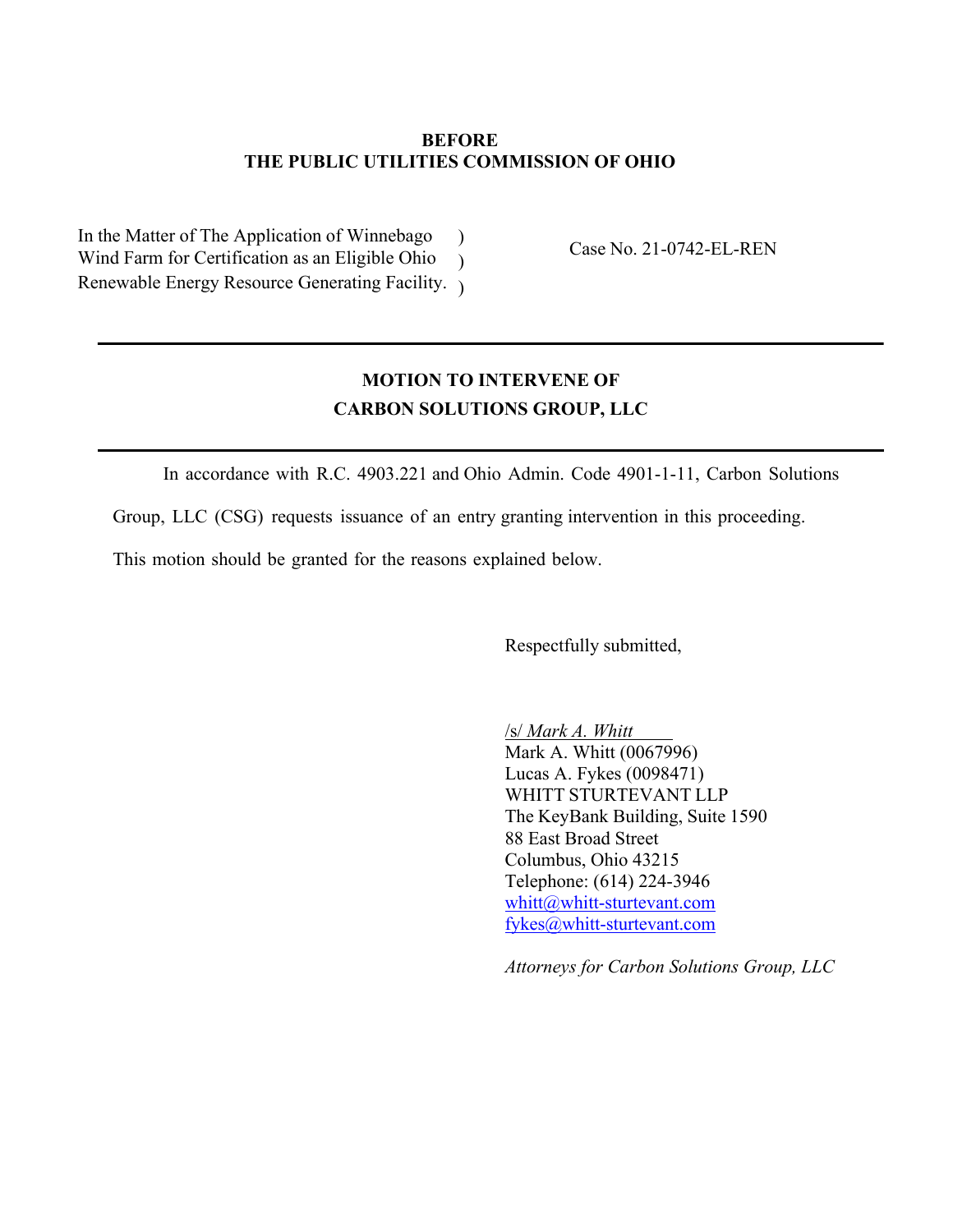#### **MEMORANDUM IN SUPPORT**

R.C. 4903.221 confers a right to intervene to any person who may be "adversely affected" by a Commission proceeding. In considering a request to intervene, the Commission must consider the nature of the intervenor's interest, the extent that interest is represented by existing parties, the intervenor's potential contribution to a just and expeditious resolution of the issues, and whether intervention would unduly delay the proceeding. *See* R.C. 4903.221(B)(l-4). CSG meets all the criteria for intervention.

#### **A. Nature of CSG's interest.**

CSG is a project development, environmental asset management and advisory firm. Services to clients include development of carbon and renewable energy projects, emissions mitigation and management, GHG Emissions Inventory, Green Building projects, as well as regulatory and protocol advisory with regard to carbon emissions and renewable fuels. CSG's clients include renewable energy developers and facilities located throughout Ohio and PJM. Renewable energy credits (RECs) play a key role in the development and financing of renewable generation resources. The purchase of a REC provides a direct financial benefit to the facility from which the REC originated. The REC market, like any market, is subject to the law of supply and demand. All other things being equal, where RECs are plentiful the price is low; when RECs become more scarce, the price increases. A scarcity of RECs sends a market signal to developers to build more renewable resources. Conversely, an oversupply of RECs (and the correspondingly lower price) signals that the demand for renewable resources is being met.

Ohio electric utilities may meet their RPS requirements by purchasing RECs, provided the REC "originate[s] from a facility that has been certified by the commission[.]" O.A.C.

2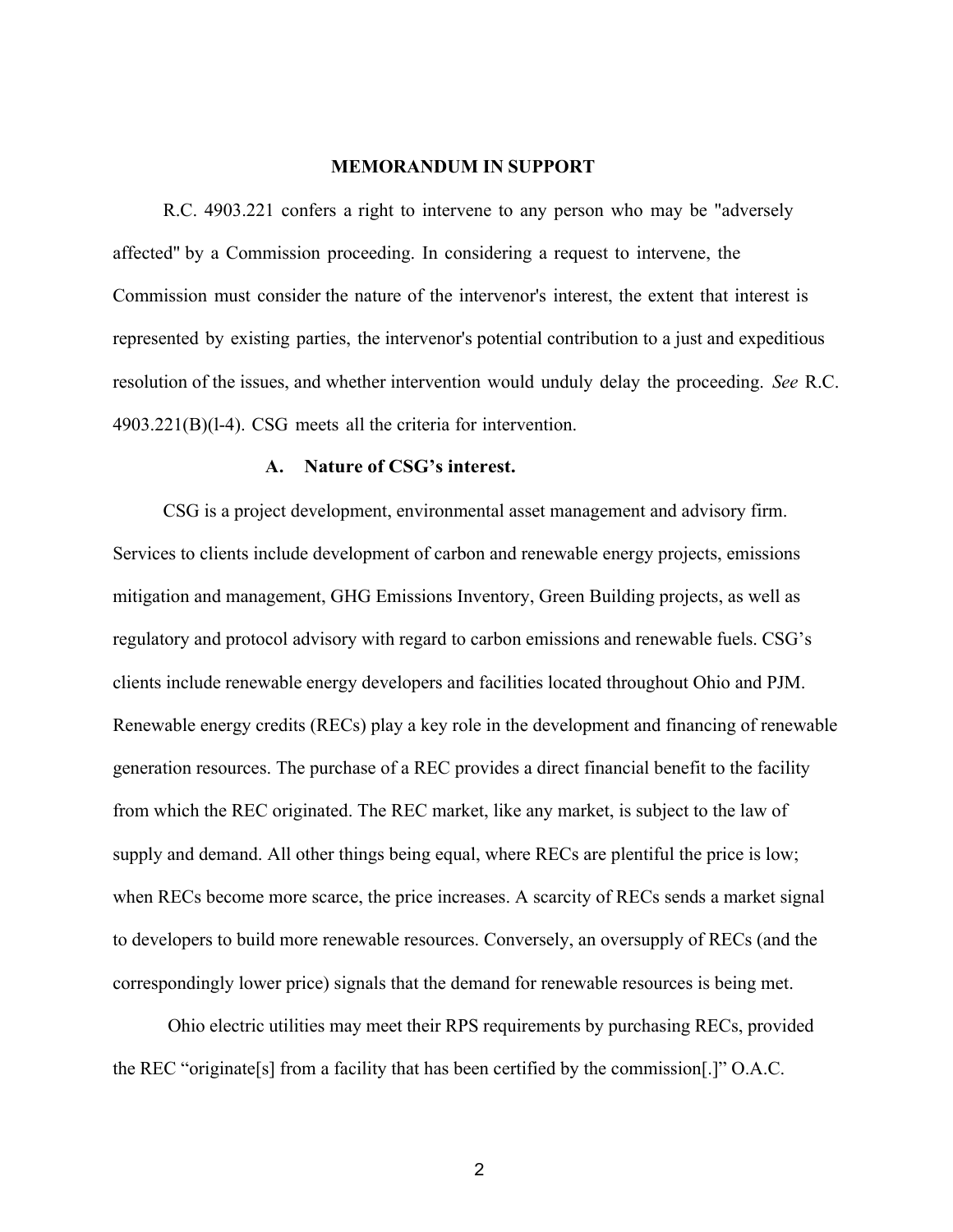4901:1-40-04(C). To become certified, an entity must file an application disclosing certain details about the facility. "The application shall include a determination of deliverability to the state in accordance with paragraph (F)of rule 4901:1-40-01 of the Administrative Code." *Id*. at (D). Under O.A.C. 4901:1-40-01(F), "'Deliverable into this state' means that the electricity … originates from a facility within a state contiguous to Ohio. It may also include electricity originating from other locations, pending a demonstration that the electricity is physically deliverable to the state."

When Ohio electric utilities purchase RECs to meet their RPS requirements, the utilities support the facilities from which those RECs originated. RECs purchased from facilities located in Ohio directly support Ohio's renewable energy economy. RECs purchased from out-of-state facilities also benefit Ohioans if—and only if—the electricity generated by these facilities is "deliverable into this state." Absent unique circumstances, any generation within PJM is generally deliverable anywhere else within PJM.

With regard to the Application here, the facility seeking certification is in Iowa, and Iowa is not located within PJM. Staff's deliverability determination presumably will be based on the methodology used in Case No. 05-0555- EL-REN, which relies on power flow studies to determine a facility's impact on a transmission line in Ohio. Whatever merit this methodology had in the past no longer holds today. If granted intervention, CSG is prepared to show that, like any modelling technique, the output of a power flow study is heavily influenced by the inputs. By massaging the inputs, an applicant can produce a study showing that renewable energy generated just about anywhere is "deliverable into this state." These flawed power flow studies render the "deliverability" requirement meaningless.

The Application does not disclose any information about deliverability of the output of the

3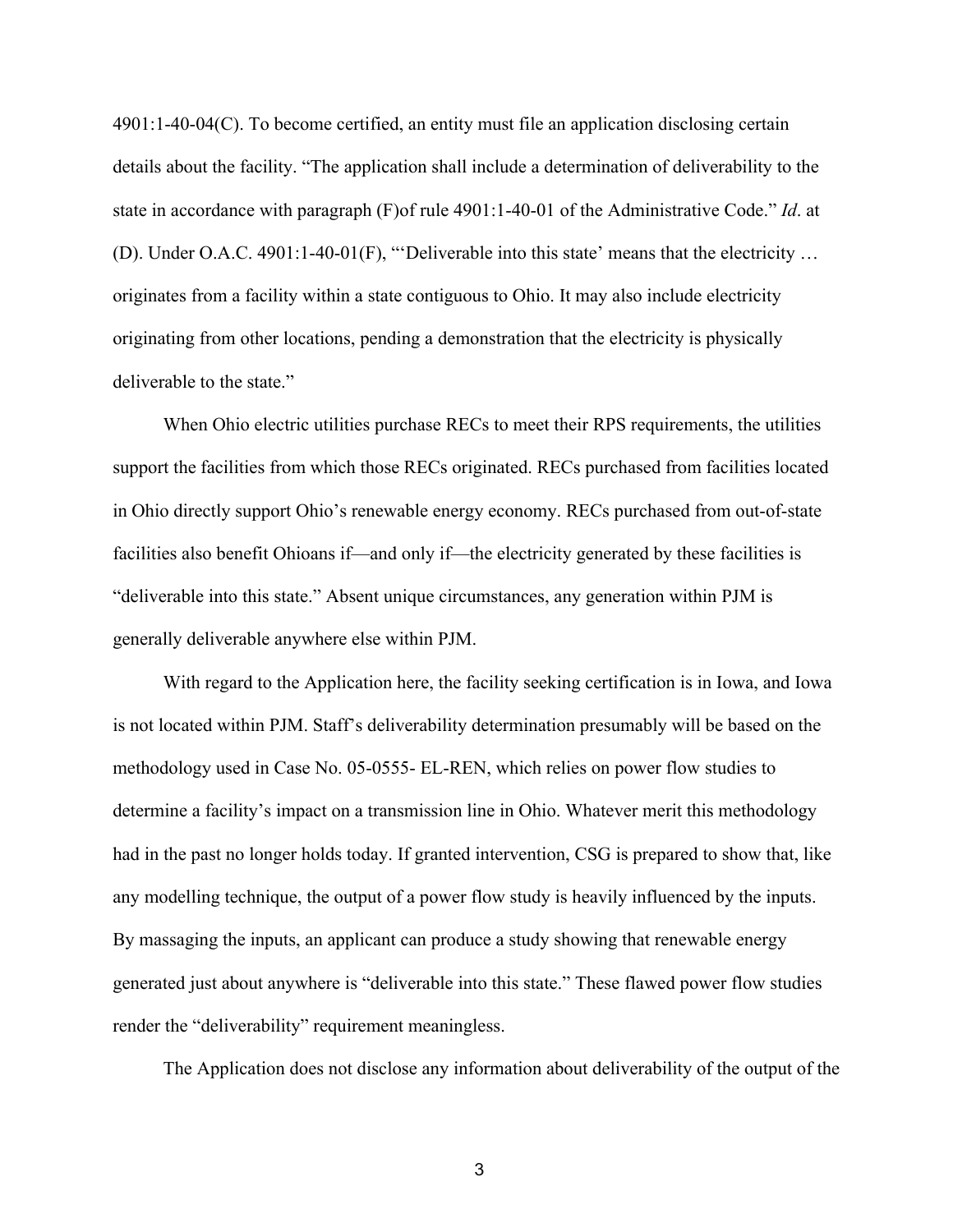facility into Ohio. Regardless of whether electricity from this facility could be "deliverable" into PJM through physical interconnections with Midwest Interconnection (MISO), there is no indication that the facility intends to actually deliver electricity into Ohio. Whether electricity could be physically delivered to Ohio does not answer the question of whether electricity will be delivered into Ohio. Hypothetical deliverability is not a substitute for actual deliverability within the meaning of R.C. 4928.64.

The concept of "deliverability" under R.C. 4928.64 has both a physical and financial dimension.

The laws of physics compel electrons to follow a path of least resistance. But wholesale electricity markets function under a construct in which market participants pretend that electricity flows along a "contract path." The contract path of electricity is basically an accounting of who puts electricity onto the grid and who is taking it off. All generation within PJM is "deliverable" anywhere else in PJM, physically as well as financially.

Staff's historical focus on whether energy from a facility is "physically deliverable" into Ohio ignores the contract path of electricity within PJM. Load centers within PJM do not contract for renewable resources generated outside the PJM region because of line losses, transmission costs, and a host of other factors. Yet the facility described in the Applications would generate RECs tradeable in Ohio. That does not make sense. At bottom, a REC is a financial instrument created to reward a desired activity, *i.e.,* developing and operating renewable generation facilities that supply electricity to Ohioans. It is appropriate to reward entities that undertake the desired activity. It is not appropriate to reward entities that produce renewable energy generated and used within MISO or outside PJM. The REC revenue generated by the facility in this Application will be used to support renewable energy projects in Iowa, not

4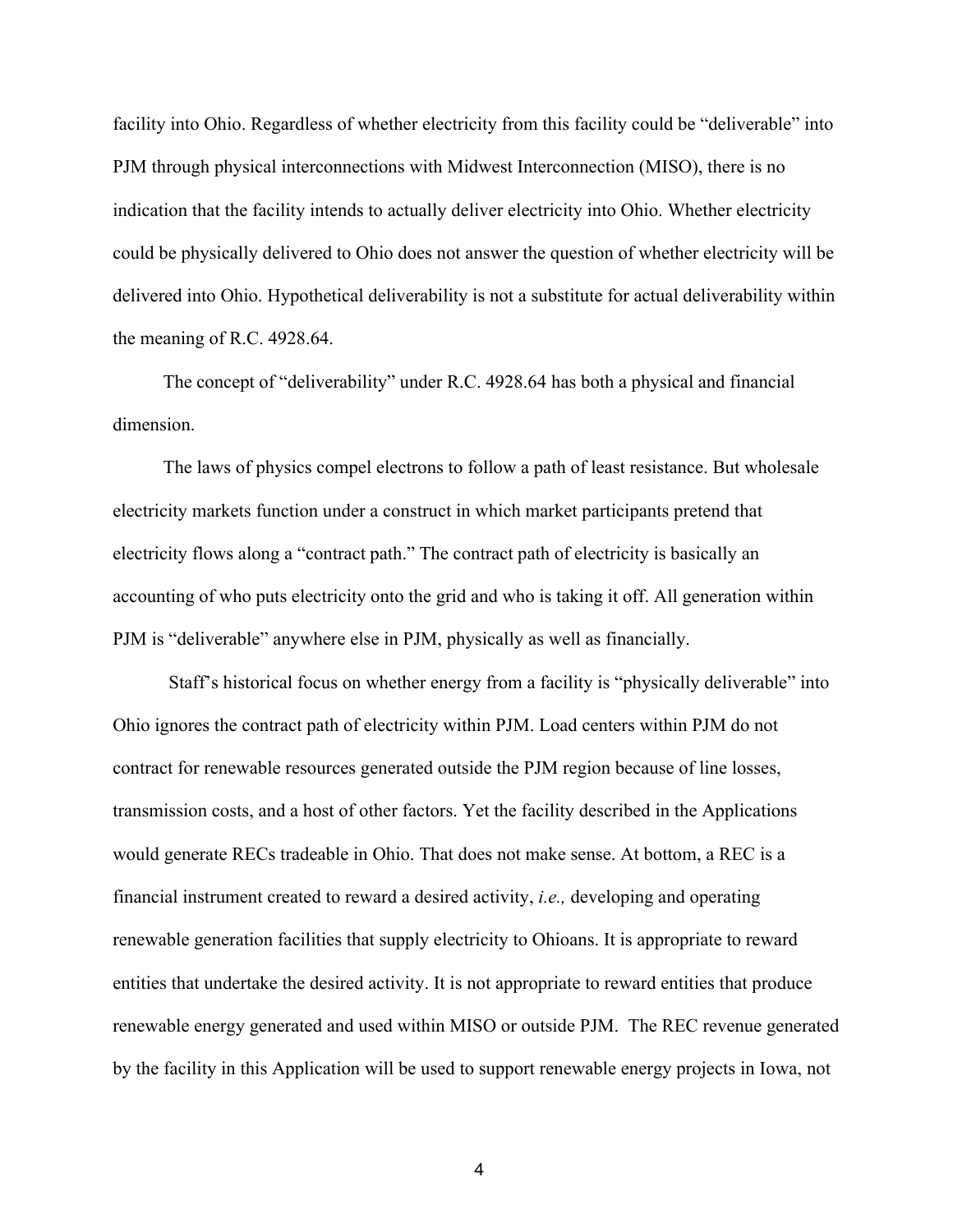Ohio.

In short, CSG's interest is in preserving the value of RECs to renewable generators located in Ohio and PJM. This is an important interest for which intervention should be granted. The extent that CSG's interest is represented by other parties.

The Applicant (Winnebago Wind Farm) is the only other party. Other entities may share CSG's interest in this proceeding, but no other entities have sought intervention.

### **B. CSG's contribution to a just and expeditious resolution.**

CSG's participation in the REN Applications will contribute to a just and expeditious resolution of the issue of whether the output of these facilities is "deliverable into this state," as well as the appropriate methodology for making this determination.

#### **C. Granting intervention will not unduly delay the proceedings.**

CSG is seeking intervention within the 20-day deadline under O.A.C. 4901:1-40-

 $04(D)(1)$ . Granting intervention will not delay the case.

For the reasons discussed above, the Commission should grant intervention and convene a prehearing conference to discuss a case schedule.

Dated: July 9, 2021 Respectfully submitted,

 /s/ *Mark A. Whitt* Mark A. Whitt (0067996) Lucas A. Fykes (0098471) WHITT STURTEVANT LLP The KeyBank Building, Suite 1590 88 East Broad Street Columbus, Ohio 43215 Telephone: (614) 224-3946 whitt@whitt-sturtevant.com fykes@whitt-sturtevant.com

*Attorneys for Carbon Solutions Group, LLC*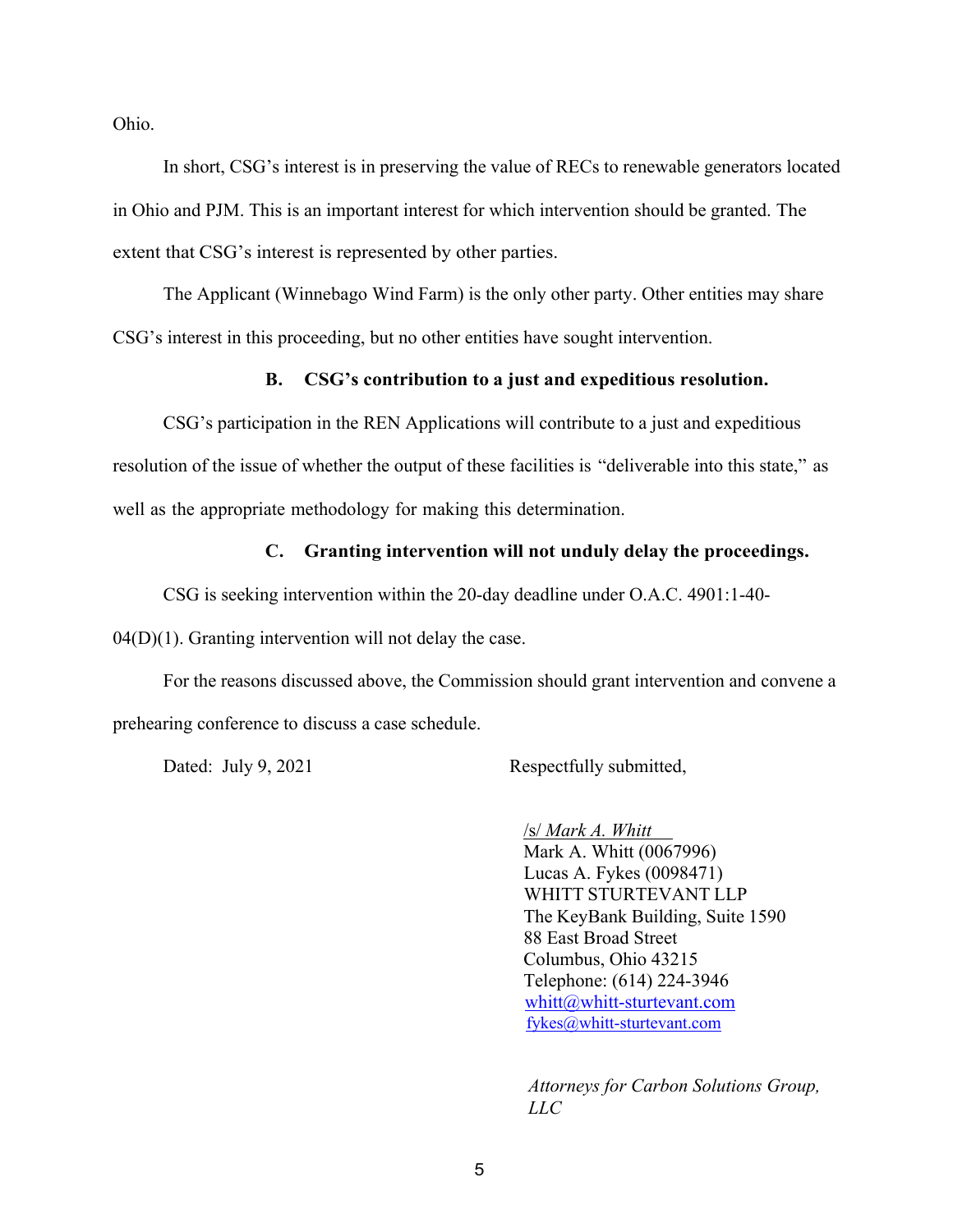## **CERTIFICATE OF SERVICE**

I hereby certify that a copy of the foregoing Motion to Intervene and Memorandum in Support was served by electronic mail this 9th day of July, 2021 to the following:

Kristin.Clingan@puco.ohio.gov Kelli.King@puco.ohio.gov

> /s/ Lucas A. Fykes One of the Attorneys for Carbon Solutions Group, LLC